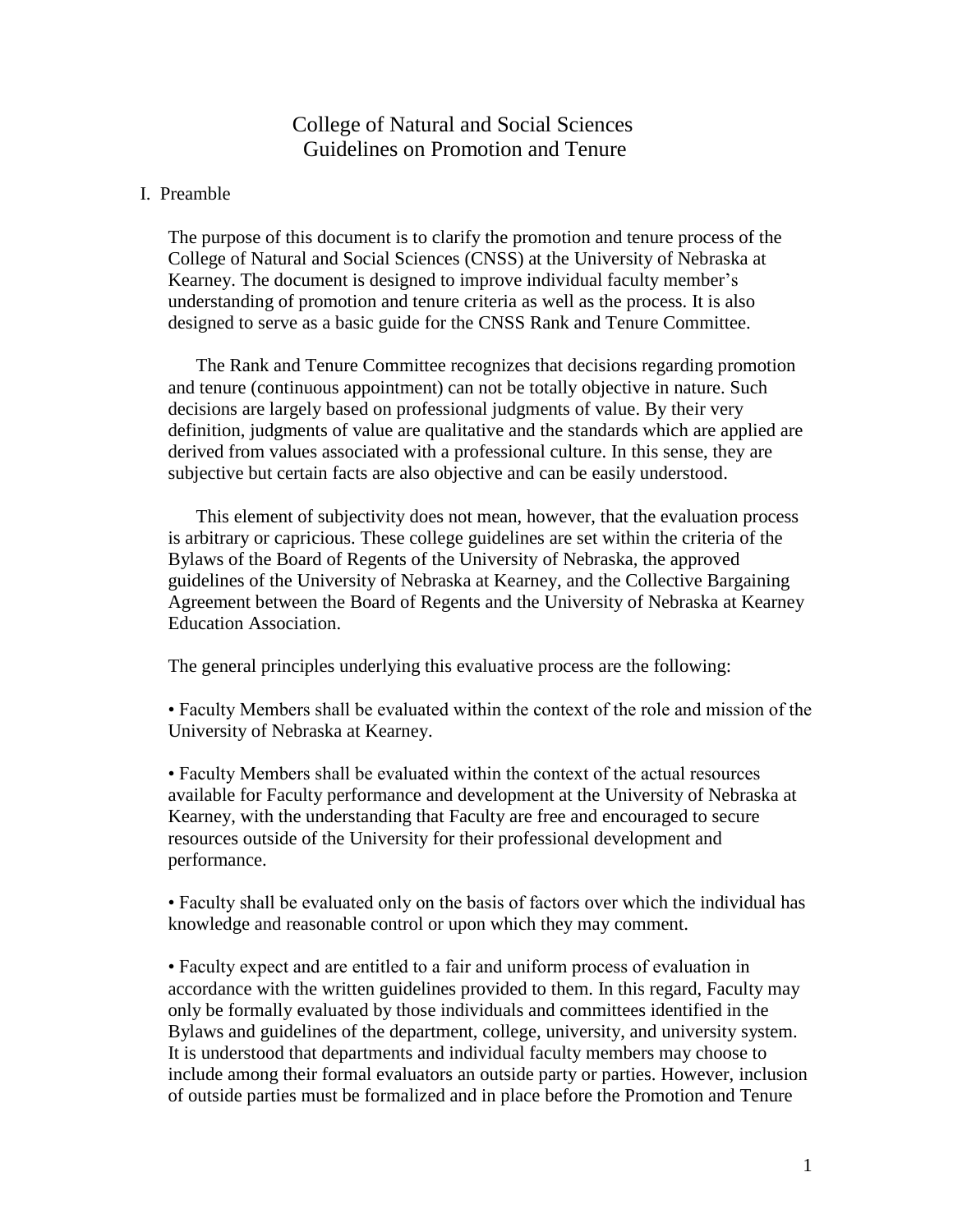process begins. After the process has been initiated no other individuals or groups may be brought into the process as formal evaluators. Faculty members may request and formal evaluators may seek helpful information from outside or off-campus professionals, but in reference to Regents Bylaw 4.6, which states, "Faculty members shall have access to all materials submitted for their evaluation and the opportunity to respond in writing," no formal request for outside opinion will be used in evaluating Faculty without the written consent of specific individuals and each Faculty member shall have an opportunity to respond in writing to any remarks, comments, or other elements of evaluation.

• Faculty differ in abilities, interests, and opportunity for accomplishment and thus there should not be just one select model of faculty performance used to evaluate faculty members seeking tenure and/or promotion. Rather, evaluation will be based upon an understanding that promotion and tenure criteria must be defined by those within the discipline of the faculty.

• While the College does recognize more than one profile of performance within a field, this does not mean that all possible profiles are acceptable for tenure or promotion. Moreover, acceptable profiles may vary not only individually, but by departments.

## II. The Process

### a. Letter of Appointment/Reappointment (CNSS)

In accordance with Regents Bylaws and the UNK Guidelines, letters of appointment or reappointment must include in writing any and all terms agreed upon by a new or reappointed Faculty member regarding how much past experience will count toward promotion and tenure criteria. This letter will "set the clock" allowing Faculty to know well in advance when they will be able to qualify in terms of experience to apply for promotion and tenure.

University Bylaws 4.10 states, "The total period of full-time service on a faculty Appointment for a Specific Term prior to acquisition of a Continuous Appointment shall not exceed seven years, including all previous tenure-related full time service with the rank of instructor or higher in all accredited institutions of higher education, unless a contrary agreement is specified in writing at the time the appointee is initially appointed by the University to an Appointment for a Specific Term." For faculty with three or more years of previous acceptable service such agreements will not normally extend the period of probationary service beyond four years before a Continuous Appointment is required.

In addition, this letter must also include any special considerations regarding promotion and tenure. In the absence of any such statements in writing at the time of appointment or reappointment, all qualifying previous experience is counted and no verbal or unwritten "understandings" will be considered binding or taken into account by the Rank and Tenure Committee.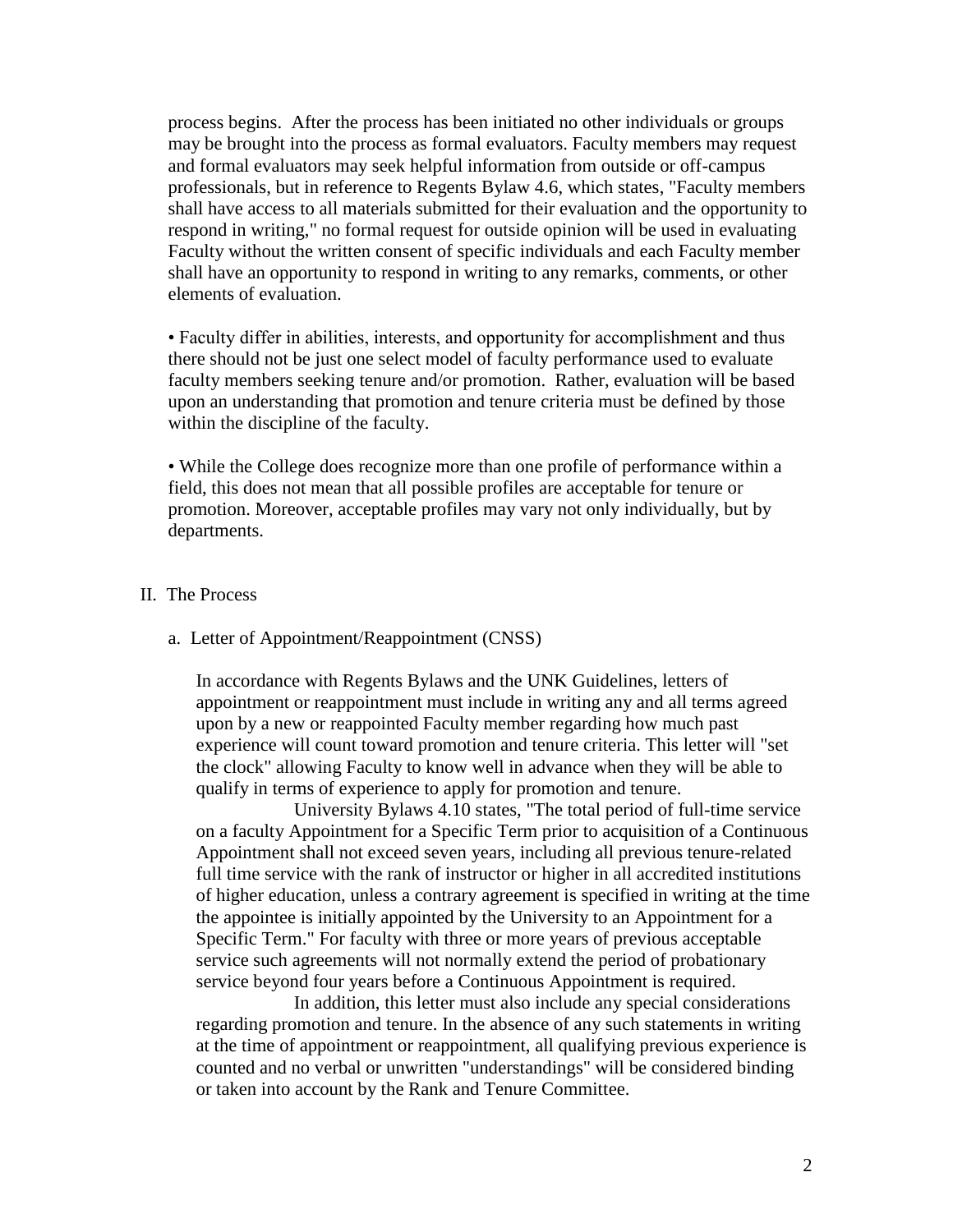b. Faculty Records/The Portfolio

The portfolio is that combination of documents and materials which the faculty member presents to support their application for promotion and/or tenure. The portfolio is not the annual evaluation, although the annual departmental peer reviews and chair evaluations will be included in the portfolio. For a list of recommended materials, See Appendix 1. See The UNK Guidelines also offers for a detailed description of the portfolio. Also see and the "Definitions and Criteria" section of this policy offers additional information on the portfolio. For further information on assembling a professional portfolio consult materials available in the office of the Dean.

c. Deadlines--Promotion and Tenure

| November 1  | Applicant submits portfolio to department chair and<br>department promotion/tenure peer review committee.                                                                                                                                                            |
|-------------|----------------------------------------------------------------------------------------------------------------------------------------------------------------------------------------------------------------------------------------------------------------------|
| December 20 | Chair and committee respond. The applicant may attach a<br>response, ask for a reconsideration of the original portfolio<br>in light of that response, or withdraw before the application<br>is put forward to the Vice-Chancellor and Chancellor by<br>February 22. |
| January 15  | Portfolio closed and goes to Dean and Rank and Tenure<br>Committee.                                                                                                                                                                                                  |
| February 15 | Dean and Committee respond. The applicant may attach a<br>response, ask for a reconsideration of the original portfolio<br>in light of that response, or withdraw before the application<br>is put forward to the Vice-Chancellor and Chancellor by<br>February 22.  |
| February 22 | Portfolio is reviewed by Vice-Chancellor for Academic<br>Affairs, Chancellor's Committee on Promotion and Tenure,<br>and Chancellor. Favorable decision forwarded to the<br>Regents for action. Unfavorable decision reported back to<br>applicant by Dean.          |

d. Recommendations, Reconsiderations, Appeals (CNSS)

In rendering their recommendations, the Chairs, Dean, Peer Review, and Rank and Tenure committees should make every effort to explain their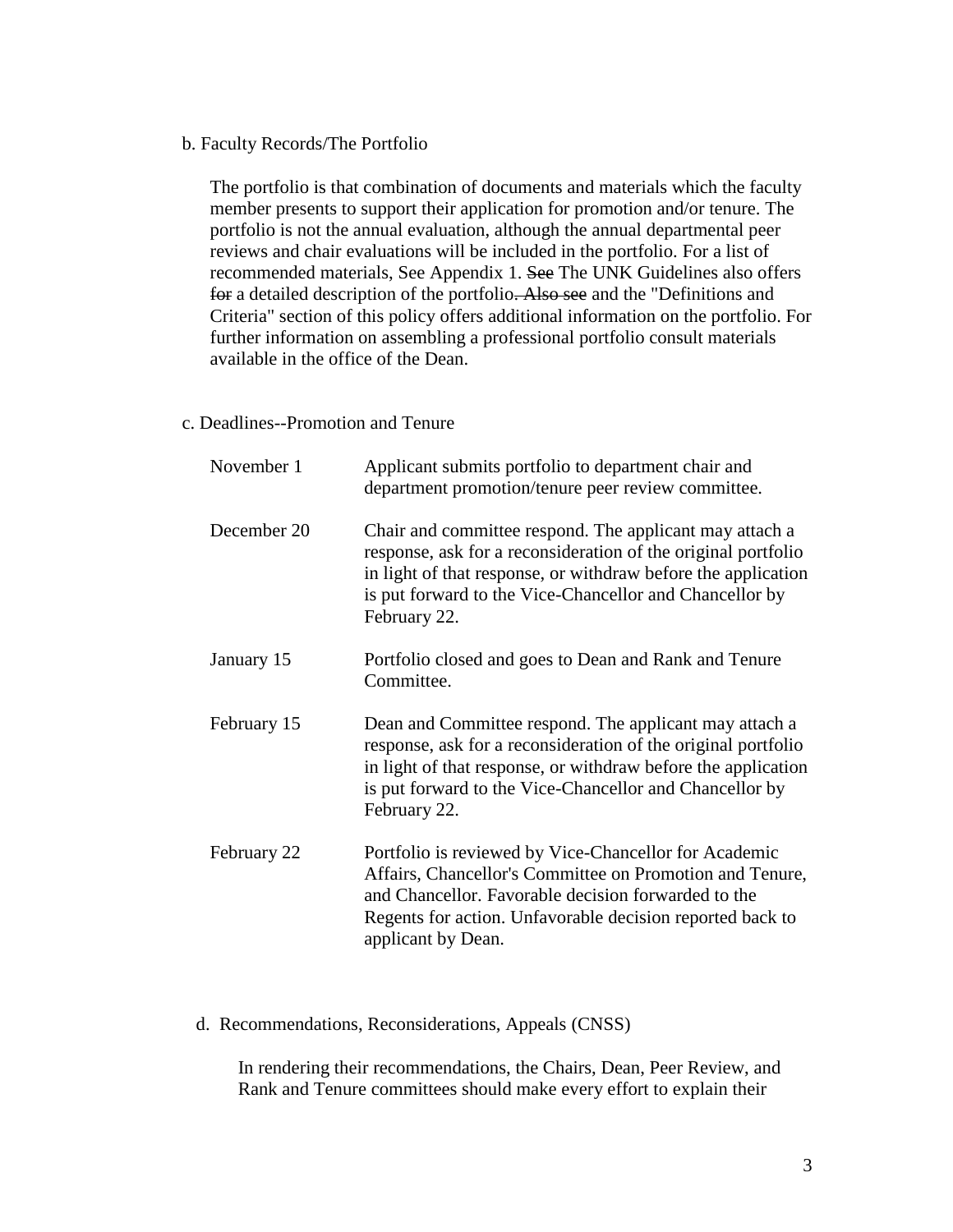decisions in as clear and helpful a way as possible so that the applicant understands the rationale for the decision.

A request by the applicant for reconsideration means that the original portfolio submitted to the party or parties reviewing the portfolio will be reviewed again and considered in light of the applicant's request. Reconsideration may be requested because the applicant may feel some material in the portfolio was overlooked, or misread or misinterpreted. No new materials are to be added to the portfolio. No new reviewers or procedures are to be added to the process. In requesting, in writing, a reconsideration, the applicant should not just offer a reaction to the recommendations but be specific in terms of what item or items the applicant feels need looked at once again and why.

While the final decision of the Chancellor may not itself be appealed, if a faculty member feels that there has been a violation of proper processes, mishandling of information, the violation of their academic freedom or civil rights which in some way influenced the decision on their application, they may formally grieve these circumstances through the appropriate processes and bodies as noted in the Regents Bylaws, the UNK Faculty Handbook, and the Collective Bargaining Agreement.

### III. Definitions and Criteria (CNSS)

The following material should be considered in addition to the Regents Bylaws, the UNK Guidelines and the Collective Bargaining Agreement, and it is offered to help explain and clarify the rank and tenure process in the College of Natural and Social Sciences. Faculty should have a sound understanding of these other documents and know that the following information exists within the context of those other policies.

a. Tenure/Continuous Appointment.

This is the most significant recognition the University can grant to faculty member because it most significantly impacts the future of the institution.

1. The tenure system operates separately and independently from salary and promotion and where promotion is offered to a faculty member before their probationary period is completed, no promise of eventual tenure is implied by the promotion.

2. Persons holding academic rank below Assistant Professor are not eligible for tenure. The general guidelines listed below are the minimum standards for applicants seeking tenure in the College of Natural and Social Sciences.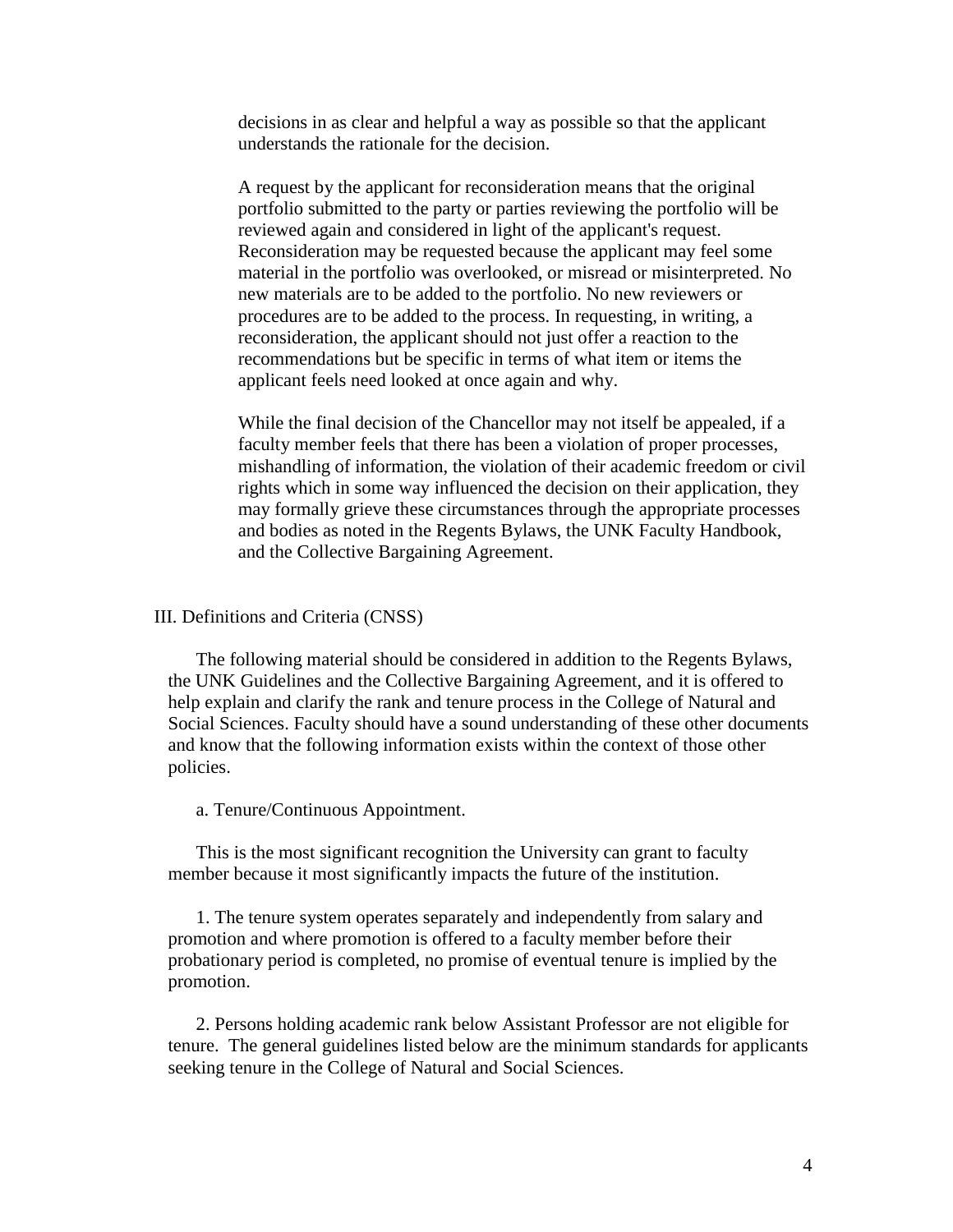Teaching: A cumulative record of good teaching, including measures developed within the department or college, which leads to departmental endorsement of the faculty member. The applicant should also demonstrate interest in student development and pedagogical issues.

Scholarship: All candidates must demonstrate success in an original research program substantially completed while employed at UNK. This research program must include a published article in a refereed journal or a book and may also include book chapters, attendance and presentations at professional conferences, book reviews, other scholarly essays, or evidence of work for an ongoing research project or projects.

Service: The applicant will participate in university activities which may include system-wide, campus-wide, college and departmental committees. Also acceptable would be service in professional organizations.

3. A candidate without prior experience will normally be considered for tenure in the sixth year at UNK. Exceptional candidates and circumstances may allow the awarding of tenure at an earlier time. Credit for prior experience must be negotiated and specified in writing at the time of hiring in the initial letter of appointment.

4. Candidates for tenure will compile and submit a portfolio in support of their request. If a candidate is applying for promotion and tenure simultaneously the one portfolio will be used for both applications.

#### b. Ranks and Promotion/Tenure

Academic ranks at UNK which fall under the provisions of rank and tenure guidelines, in ascending order, include Instructor, Assistant Professor, Associate Professor and Professor. In accordance with Regents Bylaws faculty within these ranks will hold either a special appointment, specific term appointment, or continuous appointment (tenure), or other unique appointment as approved by the Regents. The following outlines general promotion criteria and criteria specific to rank.

1. All faculty applying for rank and tenure will be expected to have within their portfolio a recommendation in writing from their departmental rank and tenure peer review committee. The definition of such committee is left to the departments to determine. It is expected that as a department sets its policy it will inform the Dean and the Rank and Tenure Committee of the process it will use. These policies will be kept on file for use by the Rank and Tenure Committee to assist them in the evaluation of portfolios.

2. All applicants are expected to submit student evaluation information in their portfolio. The College of Natural and Social Sciences has its own student evaluation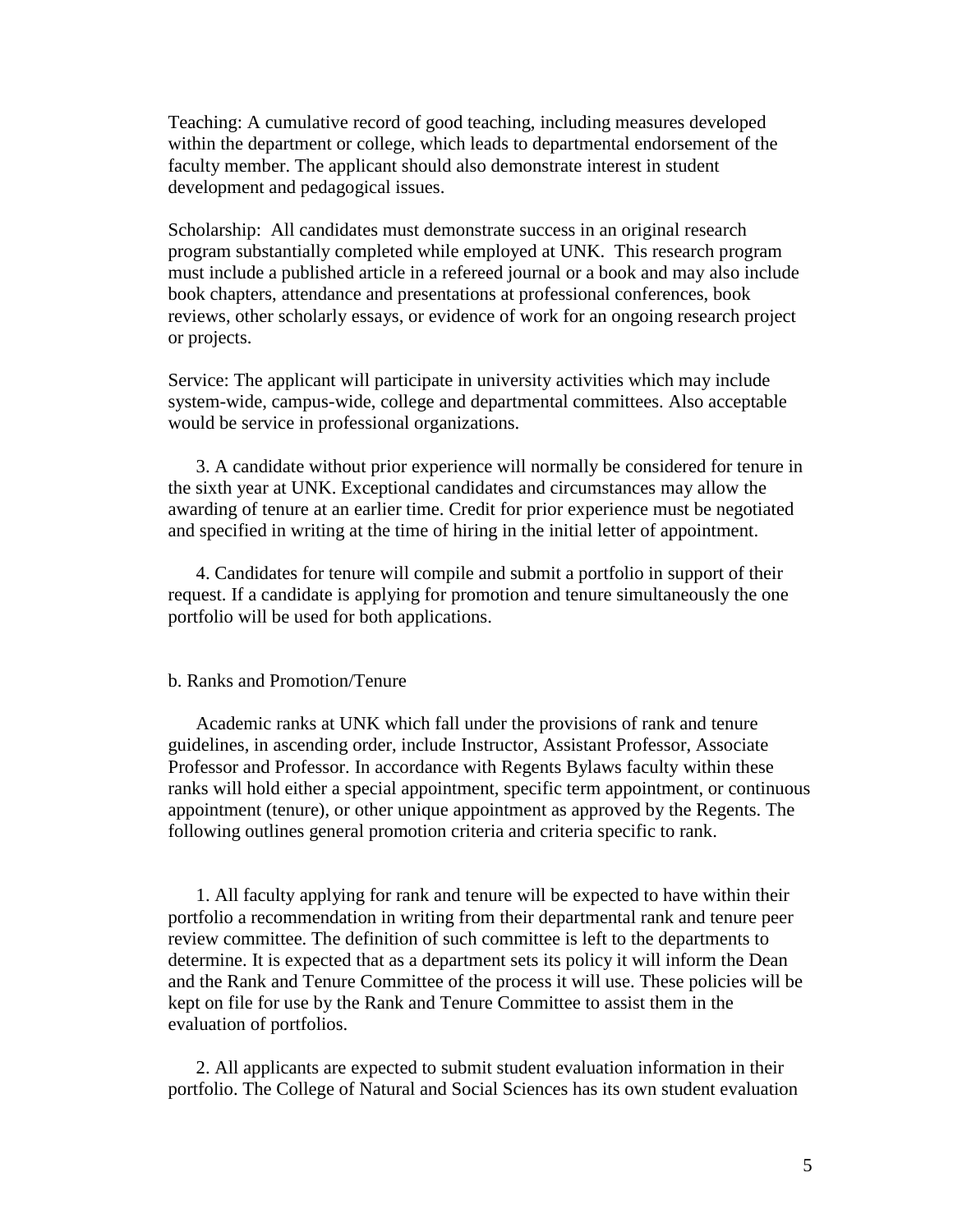questionnaire, which was created in the interest of establishing one instrument of uniform measure for all faculty members in the College. The Rank and Tenure Committee expects all CNSS faculty to incorporate this form into their class evaluations. The college form is a "core" form and as such individual faculty members and departments may add such formative materials as they wish for individual and departmental goals. Faculty should use the data from the college form, and any other supplemental materials they deem appropriate, in support of their teaching evaluation for promotion or tenure. At a minimum such materials should reflect at least five semesters of experience and present a comprehensive review of at least two classes.

3. Since the criterion for appointment as Assistant Professor is normally a terminal degree, an Instructor usually will be encouraged to apply for consideration for promotion upon completion of the terminal degree.

4. While the terminal degree in the College of Natural and Social Sciences disciplines is ordinarily the Ph.D. there may be circumstances in which some combination of other graduate degrees and/or experience or distinction in a discipline may be considered as the equivalent of a Ph.D. Such instances will be decided upon a case-by-case basis and will require recommendation by the department and concurrence by the Dean and the Vice-Chancellor for Academic Affairs. When an alternate to the Ph.D. is approved, performance requirements for the faculty member will be the same as for persons holding the Ph.D.

5. Only after an affirmative judgment as to documented teaching effectiveness has been made can serious consideration be given to an evaluation of a candidate's scholarship and service.

6. Scholarship: All candidates must demonstrate success in an original research program substantially completed while employed at UNK. Scholarship concentrated in one area and scholarship in a variety of areas are equally acceptable, provided they demonstrate ongoing scholarly activity. Sound scholarship often does cross boundaries of disciplines and such understanding will be part of the evaluation process.

7. Definitions of qualitative terms noted in UNK Guidelines as applied by CNSS Rank and Tenure Committee:

#### Qualifies:

Teaching. The faculty member displays excellent performance in teaching, with no evidence of any serious deficiency. Teaching evaluations are generally positive, indicating student satisfaction with the faculty member's teaching. The quantified scores meet departmental and college expectations. The teaching portfolio contains clear evidence of expertise in content, good course management, and effectiveness in creative teaching.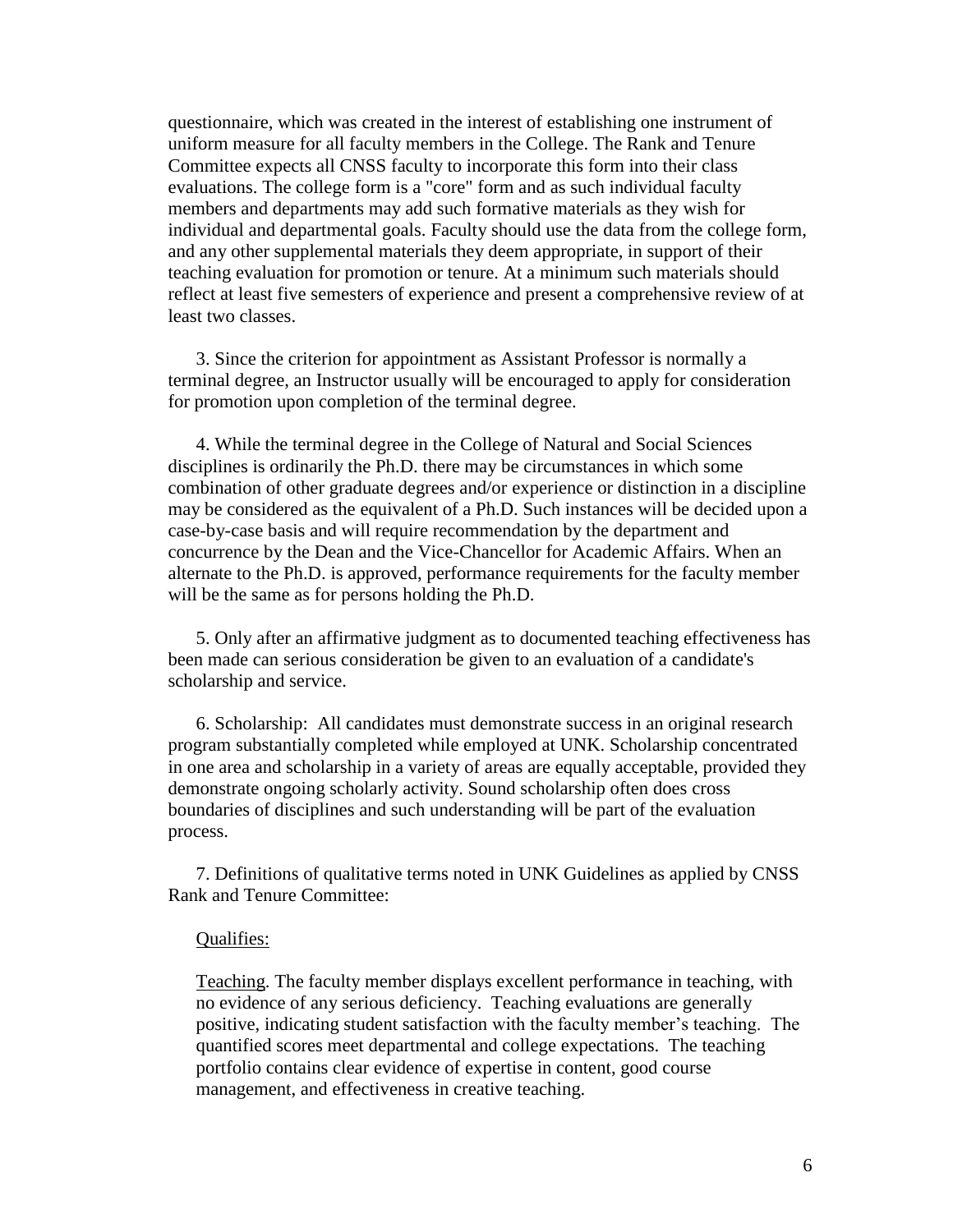Scholarship: The faculty member's scholarly record is clear and meets expectations. The portfolio contains clear evidence of consistent scholarly activity, and provides evidence of a peer-reviewed publication), or its scholarly equivalent. The faculty member's scholarship and record of publication meets standards expected by the department and college.

Service: The faculty member's record of service to the university and the profession meets college expectations and does not indicate a deficiency. The portfolio contains clear evidence of meaningful service to the campus community, to the department, and to the profession. Evidence of service to the community or the campus includes service specific to the discipline. The amount and level of faculty service clearly meets department and college expectations.

#### Fails to Qualify:

Teaching. The faculty member's teaching performance fails to meet minimal expectations for effective teaching. The teaching evaluations are consistently lower than departmental and college expectations. The teaching portfolio fails to provide evidence of expertise in content, effectiveness in the classroom, or expected ability in course management. The formal evaluation letter from the Department Chair indicates significant deficiencies in teaching success.

Scholarship. The faculty member's scholarly activity and research record is clearly unsatisfactory. The portfolio contains minimal evidence of scholarly success, failing to provide evidence of a peer-reviewed publication, or its scholarly equivalent. The faculty member's scholarly activity falls below expectations for the department and college. The formal evaluation letter from the Department Chair indicates significant deficiencies in scholarship.

Service: The faculty member's record of service is clearly unsatisfactory. The portfolio contains little evidence of service either to the university community or to the profession. Participation in committee work or activity on campus is minimal. The faculty member clearly fails to meet department and college expectations. The formal evaluation letter from the Department Chair indicates significant deficiencies in service.

8. In accordance with UNK guidelines, all faculty members applying for promotion and/or tenure must have qualified in all three categories of teaching, scholarship, and service.

9. Individuals desiring to go up early for promotion and/or tenure must have exceeded qualification in all three categories of teaching, scholarship, and service. Early is defined as earlier than the previously describe years of service and Early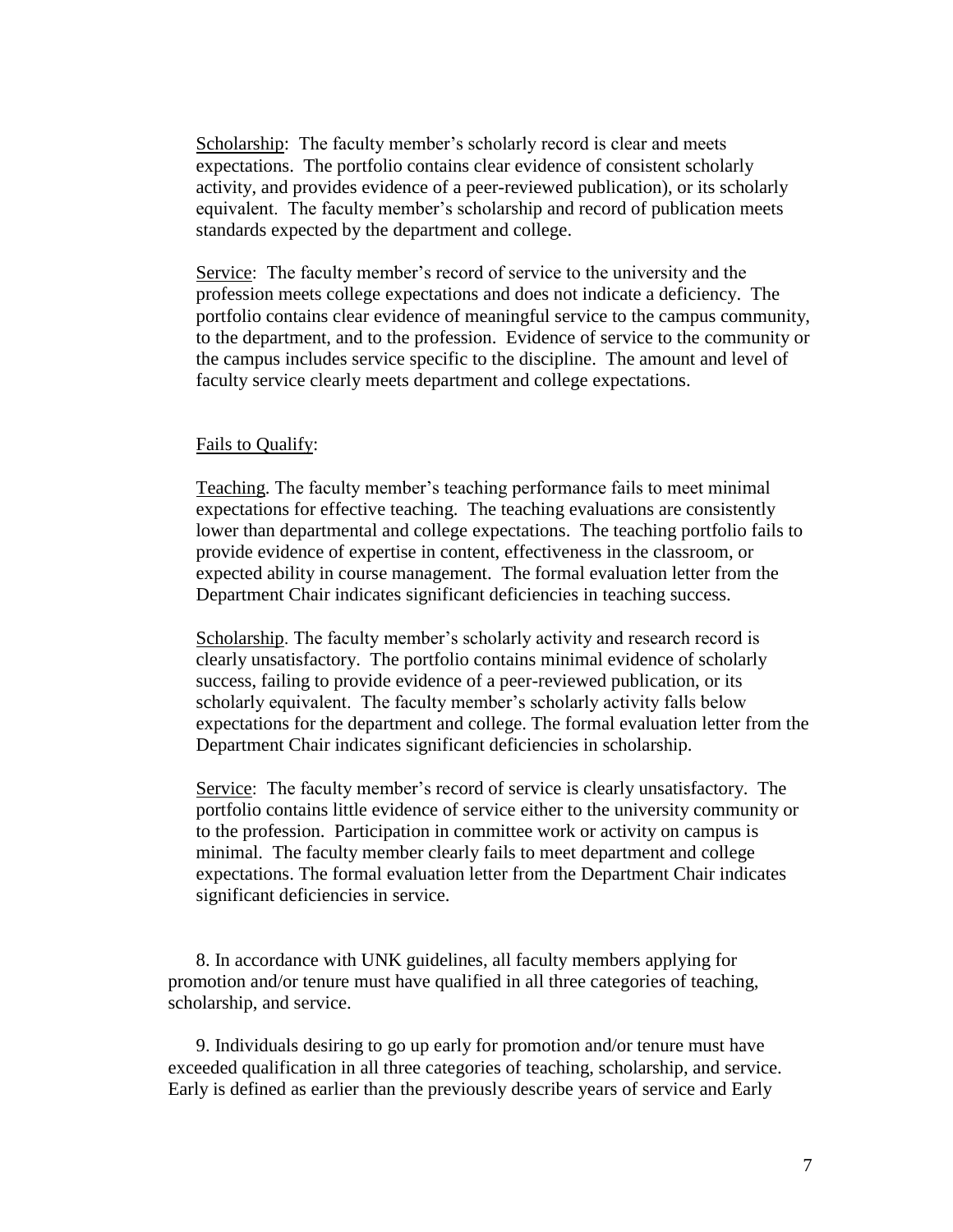promotion or Early tenure is different from years negotiated in one's hiring letter. The criteria for Exceeding Qualifications are provided below. Exceeding qualifications in the areas of teaching, scholarship, and service do not guarantee appointment.

Teaching: The faculty member's teaching performance exceeds normal expectations and provides clear evidence of outstanding teaching success. The teaching evaluations are consistently positive and the scores exceed college and departmental expectations. The teaching portfolio indicates an unusual commitment to creative teaching, excellent course management, and notable expertise in course content.

Scholarship: The faculty member's scholarly record is noteworthy. The portfolio contains clear evidence of consistent research success and an exceptional record of achievement in peer-reviewed publications, or its scholarly equivalent. Overall the record of scholarship and successful publication significantly exceeds standards expected by the college.

Service: The faculty member's record of service to the university and to the profession is exceptionally high. The portfolio contains significant evidence of high achievement in service activities, both in terms of level of service and years of consistent activity. Service to the campus, the community, or the profession is relevant to the discipline and meritorious in nature. The faculty member's service record is notable in exceeding college expectations.

10. While individual departments may have distinct rank definitions by which they determine their peer and chair recommendations to the Dean and Rank and Tenure Committee, applicants shall also be subject the universal policies of the Regents Bylaws, the UNK Guidelines, and the following general definitions of academic rank criteria for the College of Natural and Social Sciences.

| 1. Assistant Professor | Faculty member must demonstrate dedication and<br>ability for teaching; scholarly knowledge of<br>disciplines relative to their academic<br>responsibilities, a mastery of relevant skills, and<br>clear potential for continued professional growth.                                             |
|------------------------|---------------------------------------------------------------------------------------------------------------------------------------------------------------------------------------------------------------------------------------------------------------------------------------------------|
| 2. Associate Professor | Faculty member must demonstrate dedication and<br>ability for teaching. Must have cumulative record of<br>scholarly or creative contributions to their<br>discipline. Have become a visible member of the<br>academic community through involvement in<br>university and/or professional service. |
| 3. Professor           | Faculty member must demonstrate dedication and<br>ability for teaching. Must have a cumulative record                                                                                                                                                                                             |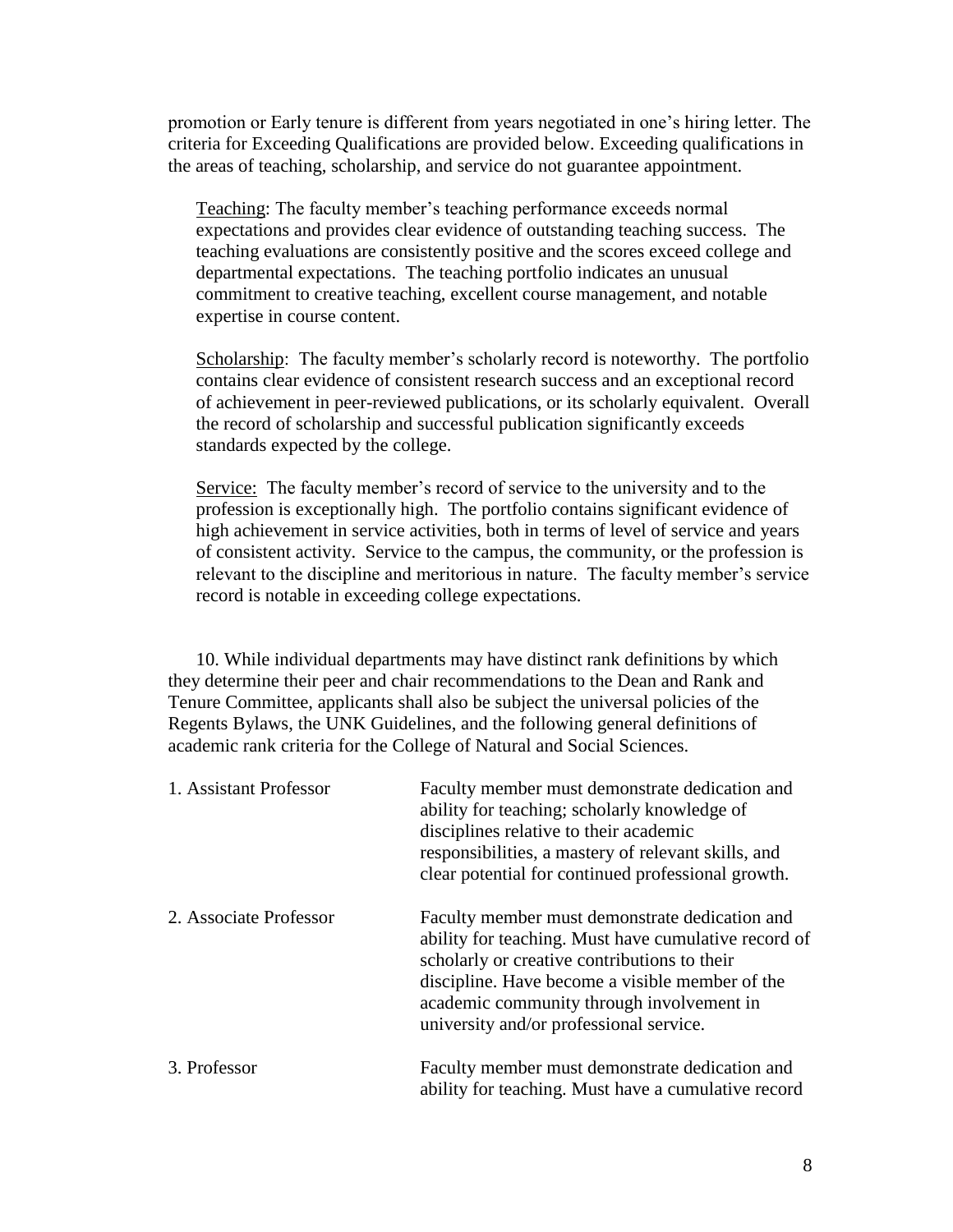of scholarly or creative productivity substantially greater than that expected of other ranks. An established record of significant contribution in university or professional service, and clear contribution to the intellectual environment of the university and/or profession.

11. On occasion there are speculations and requests for a quantitative sense of criteria relative to rank. As noted earlier Promotion and Tenure judgments are made within a broader understanding of qualitative valuation and professional judgment. This College does not endorse the emphasis of publication to the detriment of teaching and service. Faculty will be evaluated in a comprehensive and holistic fashion, measuring the faculty in relation to all three categories of the role and mission of the university, college, and department.

Departments are encouraged to provide to the Rank and Tenure Committee their own rank criteria which will reflect the particular elements consistent with the goals and plans of the department. With the approval of the Rank and Tenure Committee and the Dean, the departmental definitions will replace the following college minimum criteria. In the absence of an approved departmental guideline, the following definitions will be used as rank criteria.

It is realistic to acknowledge that faculty members will wonder as to some basic quantitative definition of expectations at each rank. In an attempt to address those concerns, the following is a general description of minimum levels for ranks. These are offered with the supposition that most of the time the majority of any given faculty here at UNK or at any similar institution would find these quantitative elements, basic, fair, reasonable, and honestly attainable. Meeting minimum criteria does not automatically guarantee entry into that rank, but faculty not reflecting such levels will only be seen as qualifying for that rank due to exceptional and unique circumstances.

1. Assistant Professor Teaching: Primary responsibility. Expect most professional time invested in preparing classes, meeting classes, meeting obligations of departmental curriculum development. Becoming aware of and laboring to attain a good foundation of classroom performance and student evaluation.

> Scholarship: Of secondary priority. Presentation of one paper at a professional conference over the academic year or demonstration of scholastic ability through presentation at campus programs or publication of a book or film review within discipline or submission of such for consideration or clear evidence of scholastic work on ongoing research.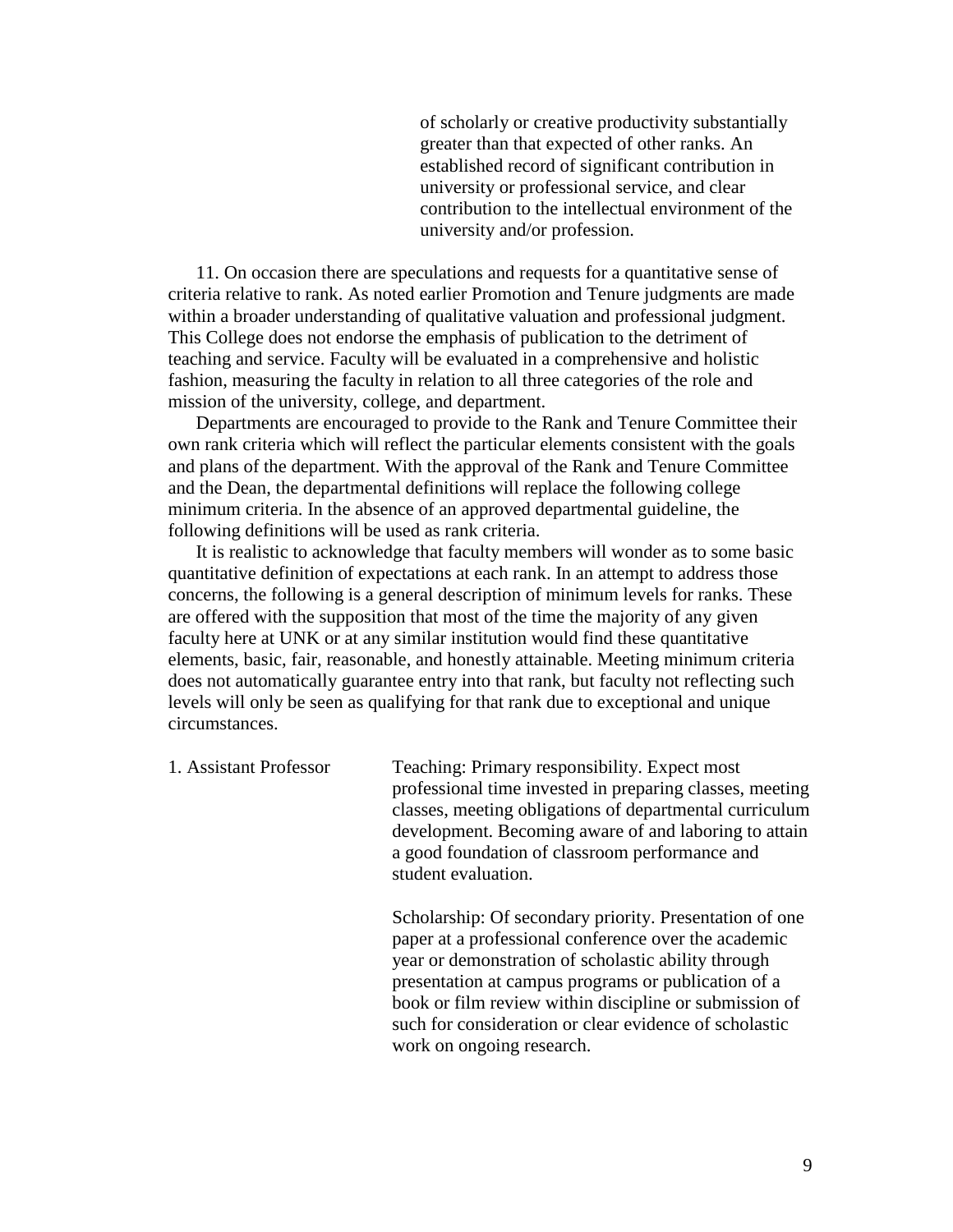|                        | Service: Attendance at department meetings. Willing to<br>serve on departmental committees and accept<br>reasonable assignments from chair.                                                                                                                                                                                                                                                                                                                                                        |
|------------------------|----------------------------------------------------------------------------------------------------------------------------------------------------------------------------------------------------------------------------------------------------------------------------------------------------------------------------------------------------------------------------------------------------------------------------------------------------------------------------------------------------|
| 2. Associate Professor | Teaching: Quantitative and qualitative assessment<br>should demonstrate a cumulative record of good<br>teaching with an overall average, by whatever<br>measurement, which leads to departmental endorsement<br>of faculty member for good teaching. Demonstrated<br>interest in student development and pedagogical issues.                                                                                                                                                                       |
|                        | Scholarship: Of equal priority with teaching. A<br>cumulative record of scholarship which includes: a<br>peer-reviewed journal article within the faculty<br>member's discipline or equivalent scholarly production;<br>on the average of once a calendar year attendance at a<br>professional conference which may include a paper<br>presentation; other published items like book reviews or<br>other scholarly essays of demonstration of work for an<br>ongoing research project or projects. |
|                        | Service: In addition to departmental responsibilities,<br>participation in university and/or professional service,<br>which may include campus-wide committees, system-<br>wide committees, and service in professional<br>organizations.                                                                                                                                                                                                                                                          |
| 3. Professor           | Teaching: Cumulative record must demonstrate a<br>continuation of dedication to teaching as described for<br>Associate.                                                                                                                                                                                                                                                                                                                                                                            |
|                        | Scholarship: Of equal priority with teaching. A<br>cumulative record of scholarship which includes:<br>publication of a book or three articles within discipline<br>or equivalent scholarly production; on average,<br>attendance every other year at professional conference<br>which may include paper presentation; other published<br>items like a book chapter, book review or other<br>scholarly essays or demonstration of work for ongoing<br>research.                                    |
|                        | Service: In addition to departmental responsibilities,<br>service in responsible positions on campus-wide,<br>system-wide, or professional committees.<br>Demonstration of leadership qualities and an active<br>concern for faculty development and the                                                                                                                                                                                                                                           |